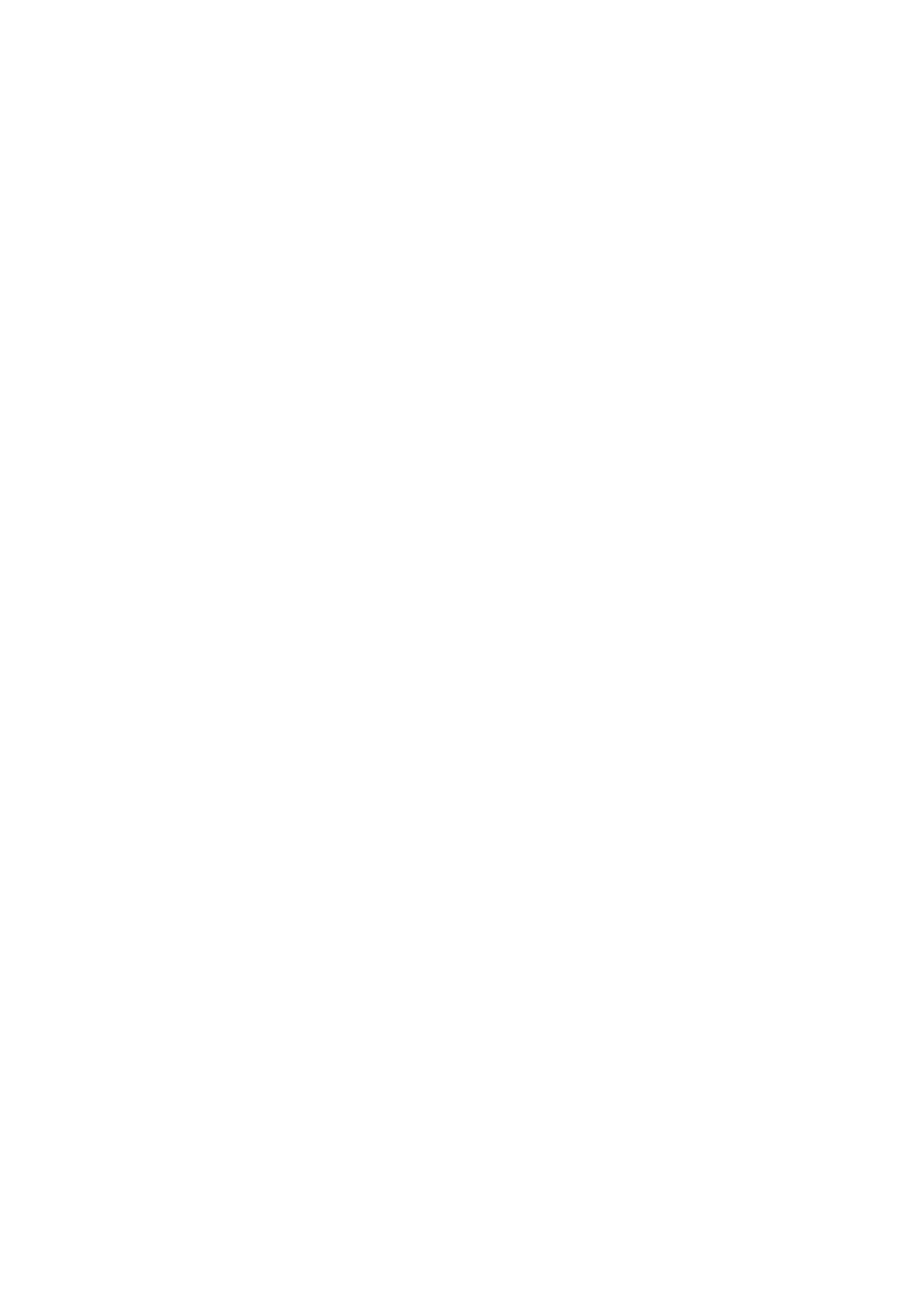## DOCUMENTATION REQUIREMENTS

- 1. Duly Completed Account Opening Form.
- 2. Two (2) independent and satisfactory references (Referees must be current account holders). Any Referee who maintains current account with Greenwich Merchant Bank Limited must have done so for a minimum of six (6) months.
- 3. One (1) recent clear passport size photograph of each Signatory to the account.
- 4. Residence Permit for Non-Nigerians.
- 5. Means of Identification of Signatory International Passport, Driver's License, National ID Card or Permanent Voter's Card.
- 6. Proof of Residential Address such as Tax Clearance Certificate, Utility Bills, Rent Agreement, Home Ownership Document e.t.c. which should bear the current address of the Signatory.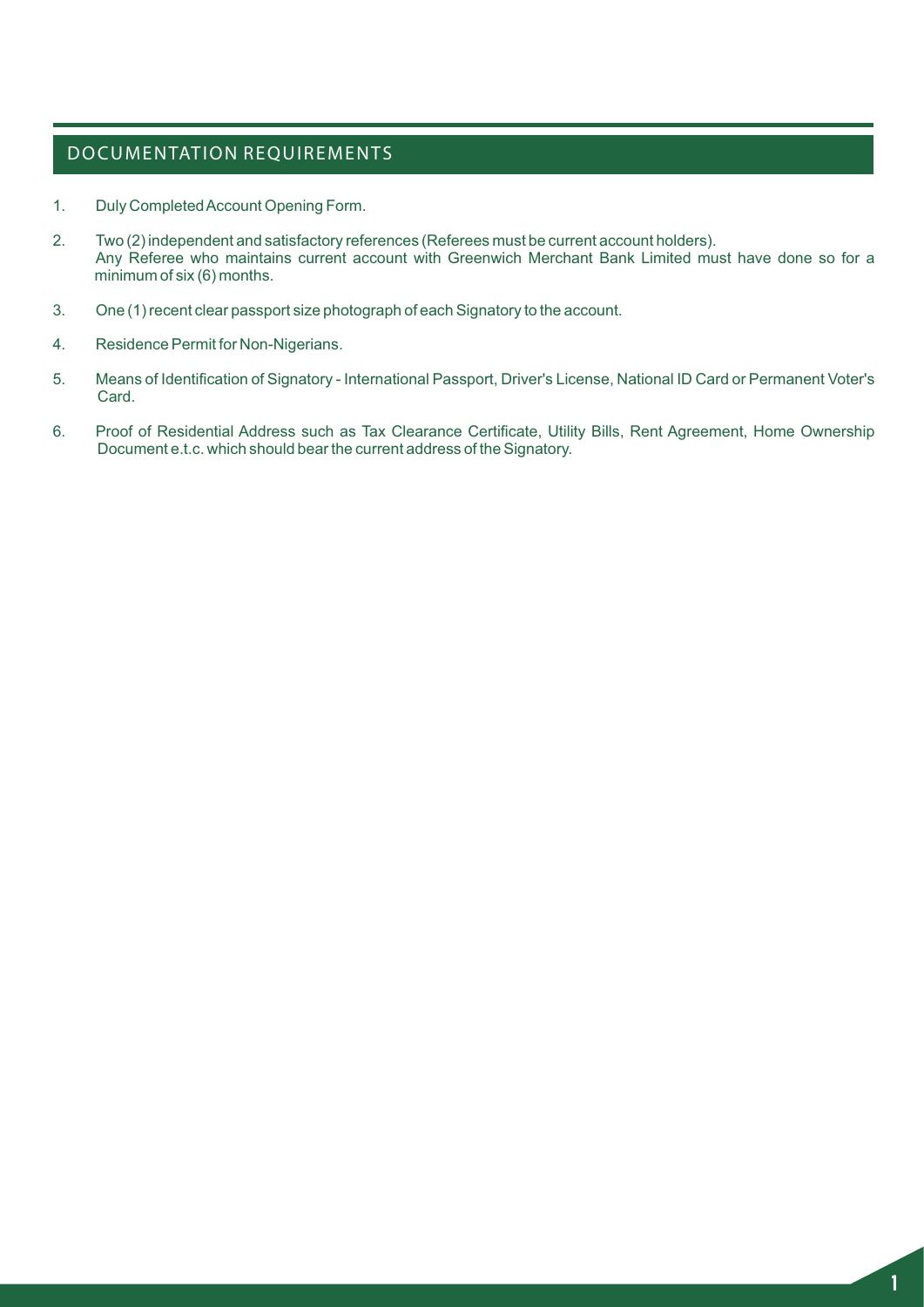

 $\mathbf{R}$ 

TICK AS APPROPRIATE

**\$ € ¥ £ Others CURRENCY**

# **ACCOUNT OPENING FORM**

# INDIVIDUAL

(Indicate the type of account to open by ticking the applicable box below)

INVESTMENT ACCOUNT LUIT CURRENT ACCOUNT

THIS FORM SHOULD BE COMPLETED IN CAPITAL LETTERS

| PERSONAL INFORMATION                 |                                                 |                         |                                            |
|--------------------------------------|-------------------------------------------------|-------------------------|--------------------------------------------|
| <b>Title</b>                         | Surname                                         |                         | <b>First Name</b>                          |
| Other Name (s)                       |                                                 |                         | Mother's Maiden Name                       |
| Marital Status (Tick as appropriate) |                                                 | Married<br>Single       | Gender F<br>Others _____<br>M<br>(Specify) |
| Place of Birth                       |                                                 |                         | Date of Birth<br>D<br>M<br>M<br>D          |
| Nationality                          |                                                 |                         | Religion (Optional)                        |
|                                      | Are you a bearer of another country's passport? | Yes<br><b>No</b>        | if yes, state the country _____            |
| <b>BVN</b>                           |                                                 |                         |                                            |
| Purpose of Account                   |                                                 |                         |                                            |
| <b>FOR NON-NIGERIANS</b>             |                                                 |                         |                                            |
| Residence Permit No.                 |                                                 |                         |                                            |
| <b>Issue Date</b><br>D<br>D          | M<br>M                                          | <b>Expiry Date</b><br>D | Y<br>M<br>M<br>D                           |
| <b>CONTACT DETAILS</b>               |                                                 |                         |                                            |
| <b>Residential Address</b>           |                                                 |                         |                                            |
|                                      |                                                 |                         |                                            |
| City/Town                            |                                                 | LGA                     | <b>State</b>                               |
|                                      | Mailing Address (Tick box if same as above)     |                         |                                            |
| Phone Number 1                       |                                                 |                         | Phone Number 2                             |
| E-mail                               |                                                 |                         |                                            |
|                                      |                                                 |                         |                                            |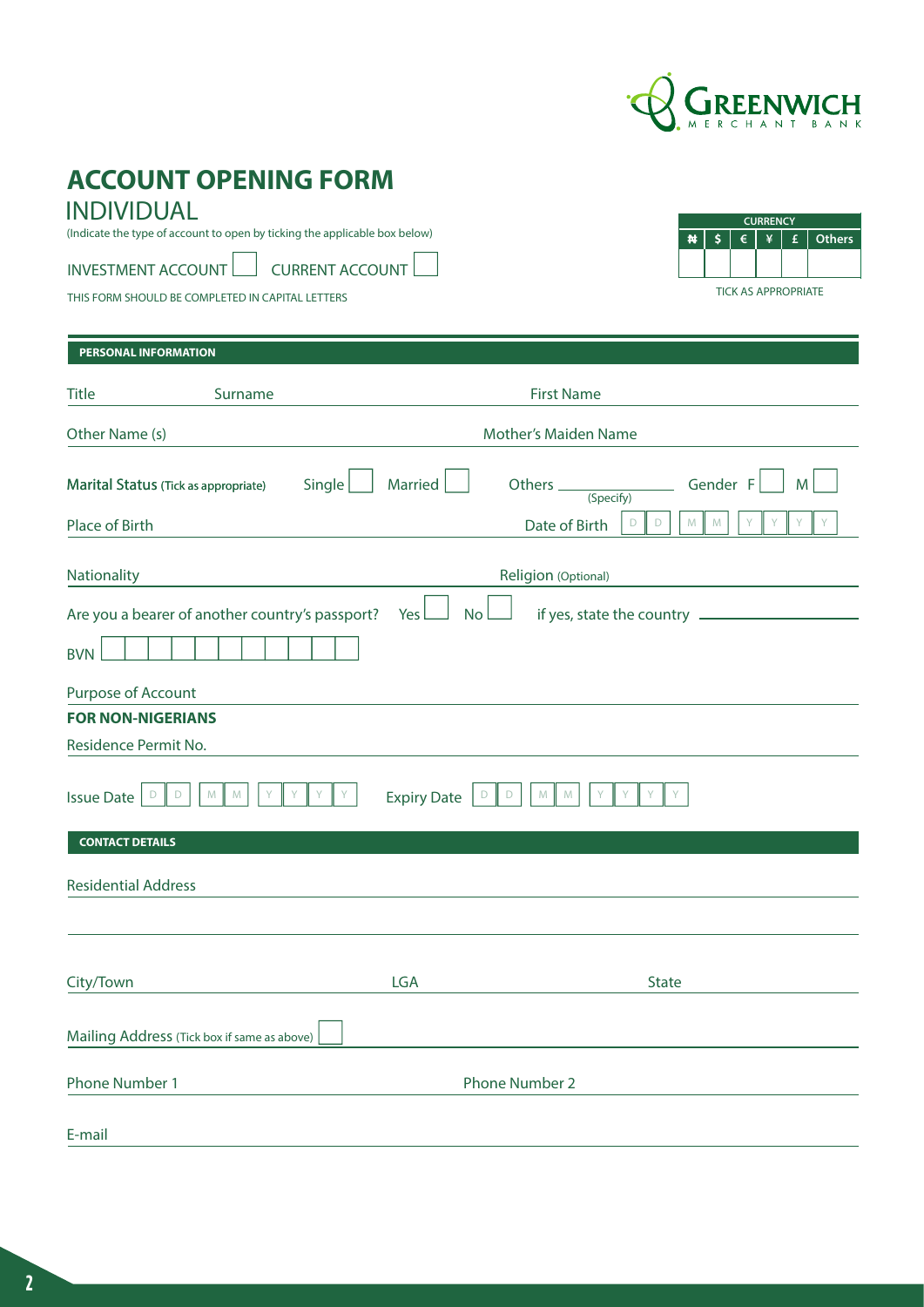| <b>VALID MEANS OF IDENTIFICATION (Tick as appropriate)</b> |                  |                                                                                                                      |                               |          |        |
|------------------------------------------------------------|------------------|----------------------------------------------------------------------------------------------------------------------|-------------------------------|----------|--------|
| <b>International Passport</b>                              | Driver's License | National ID Card                                                                                                     | <b>Permanent Voter's Card</b> |          | Others |
| If others, specify                                         |                  |                                                                                                                      |                               |          |        |
| Identification Document No.                                |                  |                                                                                                                      |                               |          |        |
| Y<br>$M_{\odot}$<br>M<br>D<br>D<br>Issue Date              | Y<br>Y           | M<br>D<br><b>Expiry Date</b><br>D                                                                                    | Y<br>M                        |          |        |
| <b>OCCUPATION DETAILS</b>                                  |                  |                                                                                                                      |                               |          |        |
| Self Employed<br>Employed                                  | Retired          |                                                                                                                      | (Specify)                     |          |        |
| <b>Business / Employer's Name</b>                          |                  | <u> 1989 - Johann Stein, marwolaethau a bhann an t-Amhair ann an t-Amhair an t-Amhair an t-Amhair an t-Amhair an</u> |                               |          |        |
| <b>Business / Employment Address</b>                       |                  |                                                                                                                      |                               |          |        |
|                                                            |                  |                                                                                                                      |                               |          |        |
| City / Town                                                | LGA              |                                                                                                                      | <b>State</b>                  |          |        |
| Office Phone Number                                        |                  |                                                                                                                      |                               |          |        |
| <b>Nature of Business</b>                                  |                  |                                                                                                                      |                               |          |        |
| Source(s) of Funds to the Account 1.                       |                  |                                                                                                                      |                               |          |        |
|                                                            |                  |                                                                                                                      |                               |          |        |
|                                                            |                  |                                                                                                                      |                               |          |        |
| <b>DETAILS OF NEXT OF KIN</b>                              |                  |                                                                                                                      |                               |          |        |
| Surname<br><b>Title</b>                                    |                  | <b>First Name</b>                                                                                                    |                               |          |        |
| Other Name(s)                                              |                  |                                                                                                                      |                               |          |        |
| ${\mathsf M}$<br>M<br>Date of Birth<br>D<br>D              | Y<br>Y           |                                                                                                                      |                               | Gender F | M      |
| Relationship                                               |                  |                                                                                                                      |                               |          |        |
| Phone Number 1                                             |                  | Phone Number 2                                                                                                       |                               |          |        |
| <b>E-mail Address</b>                                      |                  |                                                                                                                      |                               |          |        |
| <b>Contact Details</b>                                     |                  |                                                                                                                      |                               |          |        |
| City / Town                                                | LGA              |                                                                                                                      | <b>State</b>                  |          |        |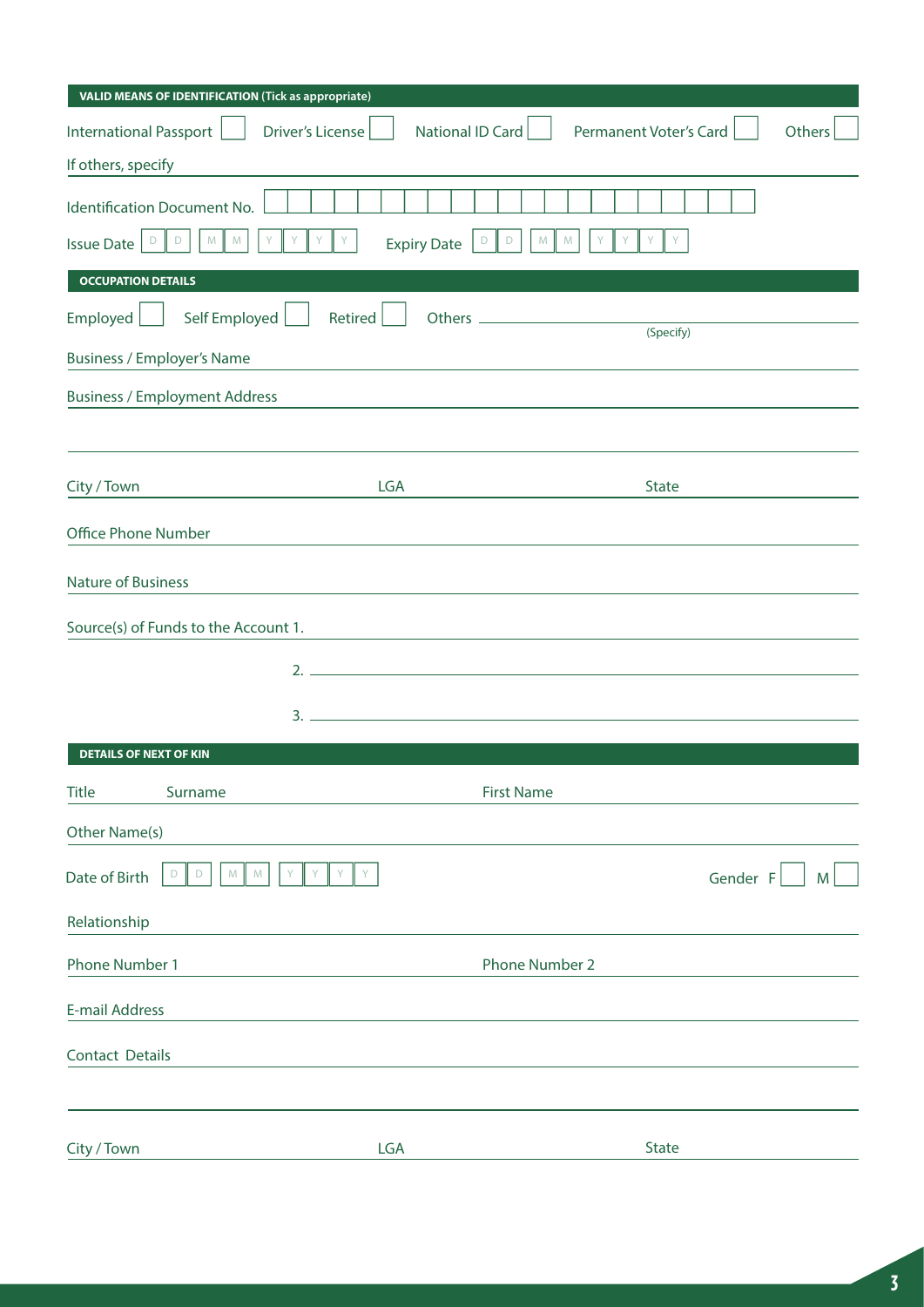#### **ACCOUNT SERVICE(S) REQUIRED**

### **Electronic Banking Preferences** (Tick appropriately)

#### **Transaction Alert Preferences** (Tick appropriately)

Internet banking  $\Box$  Mobile banking

| SMS alert I |  |
|-------------|--|

 $E$ -mail alert

**Charges:** Terms and conditions apply. Please refer to the website www.greenwichbankgroup.com for further information

#### **ACCOUNT(S) HELD WITH OTHER BANKS**

| S/N | <b>BANK</b> | <b>ACCOUNT NAME</b> | <b>ACCOUNT NUMBER</b> |
|-----|-------------|---------------------|-----------------------|
| . . |             |                     |                       |
|     |             |                     |                       |
|     |             |                     |                       |
| 4.  |             |                     |                       |

**MANDATE**

| <b>SPECIMEN SIGNATURE</b> | Passport photograph                                                       |
|---------------------------|---------------------------------------------------------------------------|
|                           |                                                                           |
|                           |                                                                           |
|                           | Please write your first,<br>middle & last name at<br>the back of passport |

#### **OUR DATA PROTECTION POLICY**

Greenwich Merchant Bank Limited is committed to protecting your personal data and preserving the confidentiality of information provided. Your personal data provided on this medium will be used for account opening and other lawful processing in line with applicable data protection regulations. By signing below, you are consenting to the processing of your personal data in line with the Bank's Privacy Policy. Please refer to the website www.greenwichbankgroup.com for further information.

#### CUSTOMER'S NAME

| SIGNATURE | Date | D<br>$\Box$<br>Ш<br>◡ | M N | $\vee$ | $\mathsf{I}$ Y |  |
|-----------|------|-----------------------|-----|--------|----------------|--|
|           |      |                       |     |        |                |  |

| Date | Ш |  |  |  |
|------|---|--|--|--|
|      |   |  |  |  |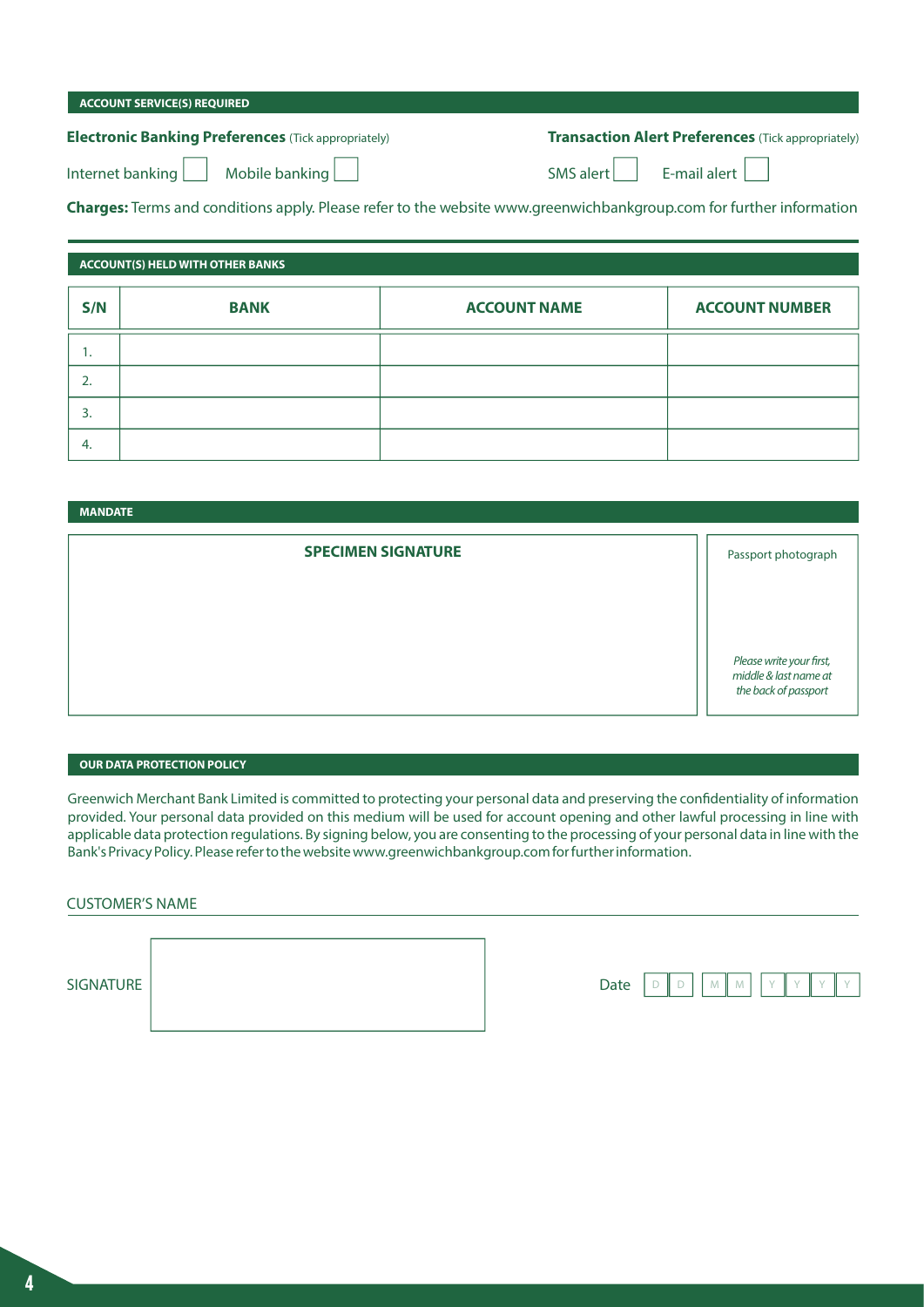#### **Introduction**

These Terms and Conditions are applicable to all accounts whether opened on the date of signing these Terms and Conditions or on a prior/later date. The undersigned undertakes and agrees to be bound by these Terms and Conditions.

#### **Operation of Account**

- 1. The Account Holder is personally liable for any overdraft or obligation arising from, or in connection with the account(s) and the Bank is hereby authorized to debit the account(s) with all interest, commission and/or other banking charges and expenses (including legal charges) incurred in connection with the account(s).
- 2. The Account Holder agrees to maintain the minimum balance and to comply with all other conditions applicable to his/her accounts, including Investment, Current and Domiciliary Accounts. The Bank may decide from time-to-time at its sole discretion without prior notice to the Account Holder to impose service charges on the account(s) if the minimum credit balance in such account(s) is/are less than the balance prescribed by the Bank.
- 3. The Bank reserves the right to debit the Account Holder's account in case of erroneous credit made to the account.
- 4. The Account Holder agrees to assume full responsibility for the genuineness, correctness and validity of all endorsements appearing on all cheques, orders, bills, notes, negotiable instruments and receipts or other documents deposited in the Account Holder's account.
- 5. If a cheque credited to the Account Holder's account is returned dishonoured, the same may be transmitted to the Account Holder through the last known address either by bearer or by post.
- 6. The Account Holder agrees to notify the Bank of any disagreement with entries on the Account Holder's Bank Statements within fifteen (15) days of the dispatch of the Bank Statement. Failing receipt by the Bank of a notice of disagreement of entries within 15 days from the date of dispatch of the Account Holder's Bank Statement, it will be assumed by the Bank that the Statement as rendered is correct.
- 7. Withdrawal from any Domiciliary Account shall be made only in line with the mode allowed by extant laws and regulatory directives.

#### **Collateral**

8. All monies, securities, bonds, collaterals, shares, shipping documents, banknotes, gold or other valuables and property of whatever nature which are held in the name of the Account Holder by the Bank whether in any type of account or otherwise shall be so held as security to guarantee the settlement of any debit balance due to the Bank arising under these general terms and conditions or any credit or facility granted or that may be granted to the Account Holder in future. Furthermore, the Account Holder agrees to keep such within the Bank's possession as collateral against credit facilities until the Account Holder fully pays all indebtedness to the Bank including due interests, commission expenses and other due charges. If the Account Holder does not pay such indebtedness to the Bank upon first request, the Account Holder herewith authorizes the Bank to set off the outstanding balance without having to notify or inform the Account Holder beforehand. This authorization is irrevocable and the Account Holder cannot cancel it without the Bank's written consent. The Bank shall have the right to always set off the balance in the Account

Holder's accounts towards satisfaction of any of the Account Holder's liabilities to the Bank or to any other account or in any other respect whether such liabilities are present or future, actual or contingent, primary, several or joint. The debit balance of any one of the Account Holder's accounts will be secured by the credit balance of any other Account Holder's accounts opened in any currency. The Bank may debit any of the Account Holder's accounts opened at any of its business offices with the amount of any bills, guarantees, cheques and drawings, given, presented or purchased and signed by the Account Holder.

9. Any delay or omission by the Bank in exercising or enforcing (whether wholly or in part) any right or remedy arising in respect of the account(s) shall not be construed as a waiver of such right or remedy.

#### **Right of Set-off**

10. The Bank may at any time and without notice to the Account Holder, combine all or any of the Account Holder's accounts and liabilities to the Bank in Nigeria (or elsewhere) whether severally or jointly with any person and set off all or any monies standing to the credit of the Account Holder in such accounts including the Account Holder's deposits with the Bank (whether matured or not) towards satisfaction of any of the Account Holder's liabilities to the Bank, whether as principal or surety, actual or contingent, severally or jointly, primary or collateral with any other person and the Bank may apply any necessary currency conversion at the Bank's own rate of exchange other than the prevailing rate. Exchange risks associated with any collateral, cash or otherwise used in satisfaction of outstanding debt shall be borne by the Account Holder.

#### **Currency Conversion**

11. The Bank will not be held liable for any exchange loss incurred by the Account Holder in converting/transferring the balance from one currency account to another currency account on the instruction of the Account Holder or the use of any e-banking platform to carry out transactions in a currency other than the currency of the account.

#### **Dormant Account**

12. If the Bank classifies an account as dormant, any balance in the account will remain the Account Holder's property. If the Account Holder dies, it will form part of the Account Holder's estate unless the account is a Joint Account, in which case it will pass to the surviving Account Holder. Interest will continue to be paid where it applies to the Account Holder's account. The Account Holder can contact the Bank at any time in relation to any fund in the Account Holder's dormant account and the Bank will reinstate the Account Holder's account subject to confirming the Account Holder's identity.

#### **Closure of Account**

- 13. The Bank shall have the right at any time and at its absolute discretion by giving written notice to the Account Holder to close the account without giving any reason for taking such action, and without incurring any liability whatsoever to the Account Holder in so doing. In the event of such closure, the Bank will return any amount standing to the Account Holder's credit to his/her registered address or issue bank drafts for the Account Holder's pick-up at the branch of account domicile, after deduction of any tax, charges and fees (if applicable.)
- 14. If the Bank discontinues a product that the Account Holder has with the Bank, the Bank may close the Account Holder's account by giving the Account Holder a notice. A suitable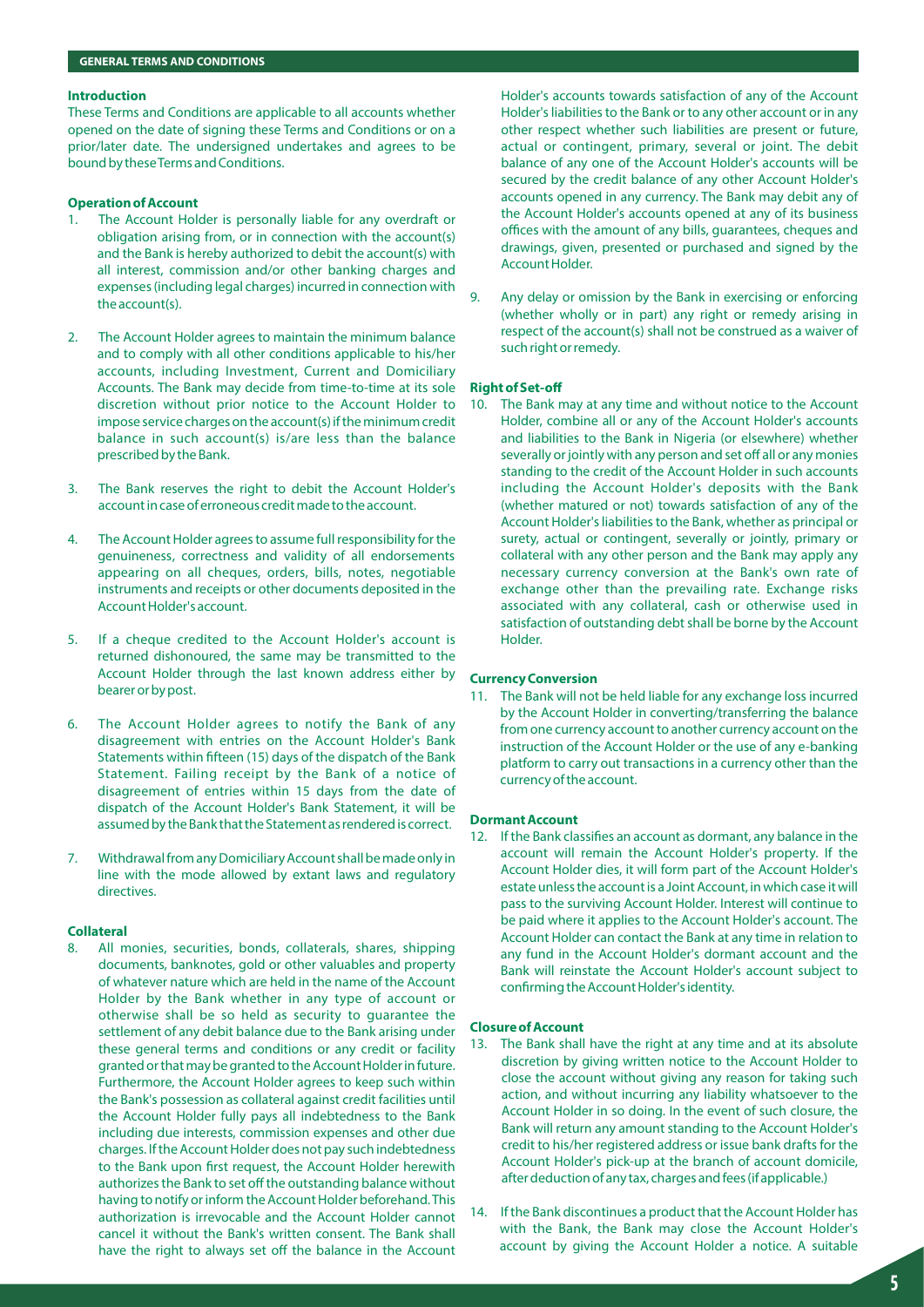#### **GENERAL TERMS AND CONDITIONS (Contd.)**

alternative account (if there is one) will be indicated to the Account Holder. If the Account Holder does not give the Bank instructions to the contrary, the Bank will transfer the funds to that account when the Bank closes the Account Holder's account.

- 15. The Account Holder may close his/her account for any reason and the Account Holder's existing credit balances shall be paid provided that:
	- (a) The Account Holder destroys all cheques issued on the account;
	- (b) The Account Holder repays any money owed the Bank including the amount of any cheque, card transactions or other payment instructions and any charges or interest incurred which the Bank had not debited to the account.

The Account Holder hereby agrees that the Bank's action in closing the account shall be effective and binding upon the Account Holder as from the date of the said notice. The Account Holder hereby irrevocably waives in advance any right, whether legal or otherwise, that the Account Holder may have against the Bank in any proceedings whatsoever to complain about the Bank's actions and/or decisions to close the account.

#### **Transaction Notification Services**

- 16. The use of Transaction Notification Service shall be subject to the following terms and conditions:
	- 16.1 The Transaction Notification Service is an information service which is given after the occurrence of a transaction. All transaction messages sent by alerts are therefore presumed and treated as having been authorized by the Account Holder and the Bank shall therefore have no liability whatsoever to the Account Holder.
	- 16.2 The Account Holder hereby accepts responsibility for the confidentiality and security of the alert and shall ensure that his/her mobile device is in safe custody and that the Account Holder alone has access to his/her email alert.
	- 16.3 The Bank shall not be liable for any loss arising from the Account Holder's inability to receive notification due to system downtime arising from:
		- (a) Circumstances beyond its control, including strikes and disputes.
		- (b) System maintenance upgrading or similar circumstance.
		- (c) Failure of service provider to deliver notification on time.
	- 16.4 The Account Holder agrees to pay the Bank's fees and commission as may be specified from time-to-time, for the provision of this service. The Account Holder hereby authorizes the Bank to debit any of his/her account(s) with such fees and commission.
	- 16.5 The Account Holder agrees that his/her rights under this agreement are personal and therefore not assignable or transferable.
	- 16.6 If the Bank provides by email, any confidential information requested by the Account Holder, the Account Holder agrees that the Bank shall not be liable if the information provided is lost or intercepted, altered or misused by a third party.
	- 16.7 Where the Account Holder's mobile device is lost, missing or stolen, the Account Holder undertakes to make a report to the Bank within 24 hours for the service to be terminated.
	- 16.8 The Bank shall not be liable for any information that is disclosed to any unauthorized person due to the Account Holder's negligence.

16.9 Either party may terminate this service upon seven days' notice. However, the Bank may terminate this service with or without notice if circumstances so warrant.

#### **Change in Terms, Conditions and Regulations**

- 17. It is agreed that the Bank shall have the right to modify the nature, conditions, and stipulations of these general terms and conditions including the rate of interest, commissions and other conditions to any account by a written notice to the Account Holder or by notice through any other medium. Any such amendments shall be binding on the Account Holder from the date of the said notice whether or not the Account Holder actually received the notice.
- 18. The Account Holder agrees to accept as due notification any notice of change in conditions governing the account directed to the Account Holder's last known address or through any other medium and to be bound by such change.

#### **Accounts of Non-Residents and USA Persons**

- 19. If the Account Holder resides outside Nigeria, the Account Holder shall ensure that the account complies with any law or rules applicable where the Account Holder resides, including any tax, foreign exchange or capital controls and with all payments, reporting or filing requirements that may apply as a result of the Account Holder's country of citizenship, domicile or residence. The Account Holder agrees to provide the Bank with such information as the Bank may reasonably require from time to time, enabling the Bank or any of its subsidiaries to comply with any applicable law. Where an Account Holder does not provide the requisite documentation in line with the United States Foreign Accounts Tax Compliance Act (FATCA) requirements within 90 days from the date of the request, the Bank may at its sole discretion close the account.
- 20. The Account Holder must contact the Bank immediately or at the latest within 30 (thirty) days if the Account Holder becomes a USA citizen. If the Account Holder becomes a USA citizen, he/she must complete and return to the Bank as soon as reasonably possible any relevant USA tax or waiver documentation that applies to the him/her and that the Bank may request from time to time.

#### **Account Information Changes and Information Sharing**

- 21. The Account Holder must contact the Bank immediately or at the latest within 30 (thirty) days if at any time in the future there is a material change to the information that he/she had previously provided to the Bank.
- 22. Except where the Bank is negligent or in willful default, the Bank shall have no responsibility to the Account Holder if any information the Bank holds about the Account Holder is or becomes inaccurate, incomplete or stale.
- 23. Subject to applicable local laws, the Account Holder hereby agrees that Greenwich Merchant Bank Limited or any of its subsidiaries and affiliates can share the Account Holder's information with domestic or foreign regulators/tax authorities where necessary to establish his/her tax liability in any jurisdiction, where required by domestic or foreign regulators/tax authorities. The Account Holder agrees that the Bank may withhold or pay out from the Account Holder's account(s) such amounts as may be required according to applicable laws, regulations, agreements with regulators or authorities.
- 24. The Account Holder agrees to comply with all terms and conditions issued by the Bank governing the use of electronic banking services which the Bank may from time to time offer and provide to the Account Holder in order to ensure banking convenience.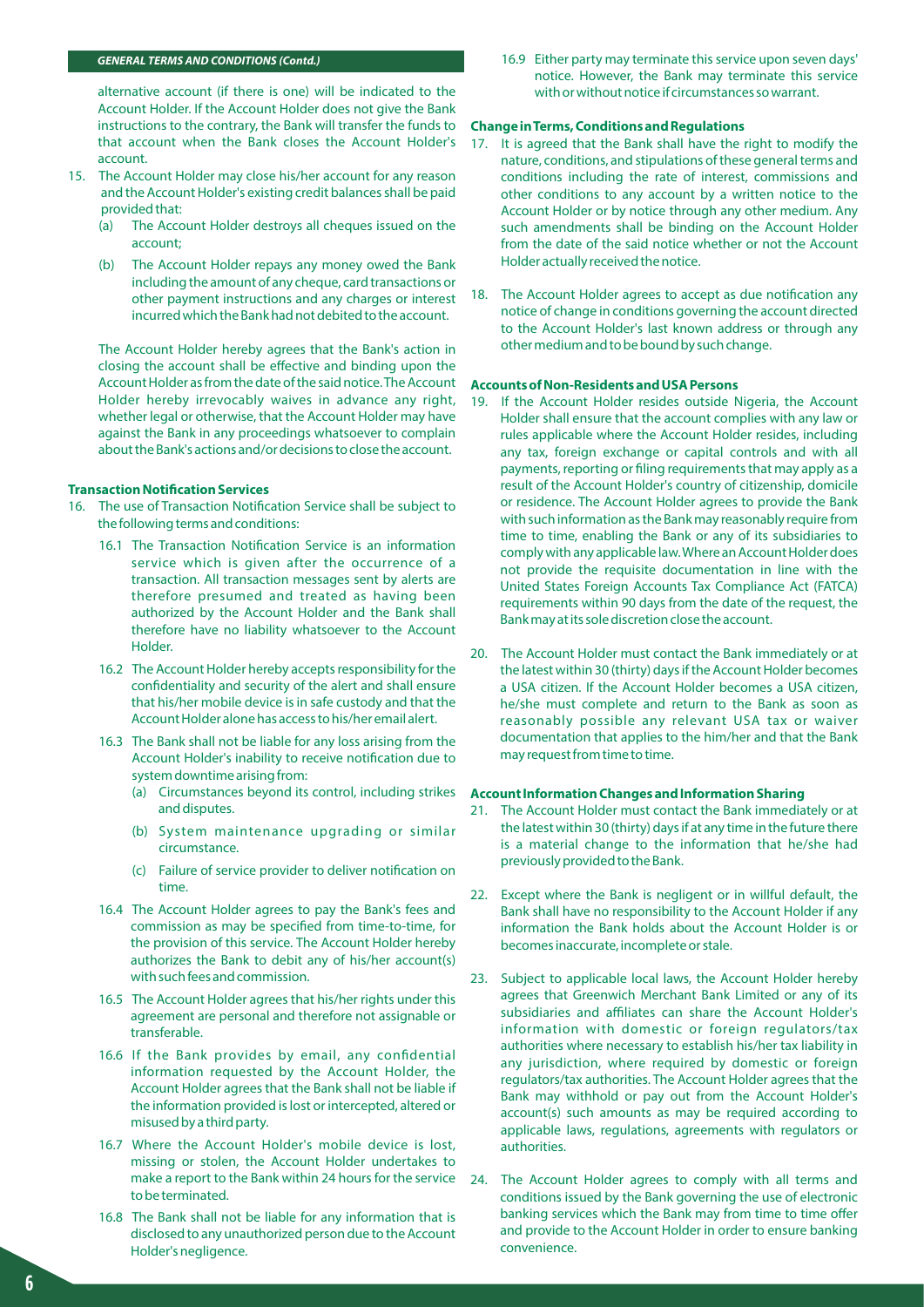#### **GENERAL TERMS AND CONDITIONS (Contd.)**

#### **Electronic Banking Terms & Conditions**

- 25. The Account Holder confirms and agrees that the following terms and conditions shall govern his/her electronic banking transactions with the Bank.
	- 25.1. "Service" means the Electronic Banking Services of Greenwich Merchant Bank Limited ("the Bank"), including ATM Transaction, Internet Banking, Device Banking, Secure Message Facility and Bills Payment Services.
	- 25.2. "Usernames and Password" means the enabling code with which the Account Holder accesses the system and which is known to the Account Holder only.
	- 25.3. "Account" means a current or investment account or other account(s) maintained with the Bank at any of the Bank's branches in Nigeria and/or other countries.
	- 25.4. "PIN" means the Account Holder's Personal Identification Number.
	- 25.5. "Mailing Address" means the Account Holder's mailing address in the Bank's records as updated from time-totime.
	- 25.6. "Instruction"means the Account Holder's request to the Bank for services.
	- 25.7. 'ATM" means Automated Teller Machine that dispenses cash or receives cash/cheque lodgement and also performs other electronic banking transactions with the use of a debit or credit card.
	- 25.8. "ATM Card"means the card used by the Account Holder for processing transactions through Automated Teller Machine.
	- 25.9 "Secure Message Facility" means the facility within the e-Banking Service that enables the client to send electronic messages (e-mail, SMS) to the Bank, including without limitation, free-format messages, fixed format messages, or instruction to make payments, requests for cheque books, banker's drafts or the purchase or sale of securities and interest in mutual fund.

#### 26. **The Password/E-mail**

- (a) The Account Holder understands that his/her password/e-mail is to be used to give instructions to the Bank and accordingly undertakes:
	- (i) That under no circumstance shall the password be disclosed to or assessed by anybody.
	- (ii) Not to write the password to avoid third party coming across same.
- (b) The Account Holder instructs and authorizes the Bank to comply with any instruction given to the Bank through the use of the service.
- (c) Once the Bank is instructed by means of the Account Holder's PIN the Bank is entitled to assume that those are the instructions given by the Account Holder and to rely on same.
- (d) The Account Holder's password/PIN access code must be changed immediately it becomes known to someone else.
- (e) The Bank is exempted from any form of liability whatsoever for complying with any or all instruction(s) given by means of the Account Holder's password/PIN if by any means: the password/PlN becomes known to a third party or otherwise becomes compromised;
- (f) Where an Account Holder notifies the Bank through email of his/her intention to change his/her password/PIN

arising from loss of memory of same, or that it has come to the notice of a third party, the Bank shall, with the consent of the Account Holder, delete same and thereafter allow the Account Holder to enter a new password/PIN provided that the Bank shall not be responsible for any loss that occurs between the period of such loss of memory of the password/PlN or knowledge of a third party and the time the report is lodged with the Bank.

- Once an Account Holder's password/PIN is applied, it shall be sufficient confirmation of the authenticity of the instruction given.
- (h) The Account Holder shall be responsible for any instruction given by means of the Account Holder's password/PIN. Accordingly, the Bank shall not be responsible for any fraudulent, duplicate or erroneous instructions given by means of the Account Holder's password/PIN
- 27. Where an ATM card is issued to an Account Holder, the card shall remain the property of the Bank at all times. The Bank may, at its sole discretion, cancel the ATM card and request its return at any time, in which case the Account Holder shall immediately comply with such request.
- 28. The ATM card is issued entirely at the risk of the Account Holder who shall indemnify the Bank for all loss or damage howsoever caused resulting from the use of the card. The Account Holder shall take every possible care to prevent the card from being lost, mislaid or stolen and the Account Holder undertakes not to pass the card to any other person.
- 29. The Account Holder shall notify the Bank immediately if the ATM card is lost, mislaid or stolen or if it comes into the hands of a third party or if the PIN is unwittingly or otherwise disclosed or made available to a third party. In all circumstances, the Bank will not be liable for any damages or loss resulting from loss of the card. Where oral notice of loss or theft is given, the Account Holder shall ensure that such is communicated in writing to the Account Holder's branch of the Bank within 48 hours of the receipt of oral notice.
- 30. The Bank shall debit the Account Holder with the amount of any withdrawal, transfer, payment for goods and services at point of sales (POS) terminals and all such payments as are effected by the use of the ATM card along with the related bank charges.
- 31. The Bank reserves the right to limit the total cash withdrawn by the Account Holder and total amount spent on POS terminals during any 24-hour period. The Bank shall not be responsible for any loss or damage arising directly or indirectly from any malfunction or failure of the ATM card or the ATM or the temporary insufficiency of funds in such machine.

#### 32. **The Account Holder's Responsibility:**

- (a) The Account Holder undertakes to be absolutely responsible for safeguarding his/her username, password and PIN. Under no circumstance shall the Account Holder disclose any of all of these to any person.
- (b) The Account Holder undertakes to ensure the secrecy of his/her password/PIN by not reproducing same in any manner whatsoever either in writing or otherwise capable of making it known to persons other than the Account Holder.
- (c) The Bank is expressly exempted from any liability arising from unauthorized access to the Account Holder's account and/or data as contained in the Bank's records via its services, which arises as a result of inability and/or otherwise of the Account Holder to safeguard his/her PIN, password and/or failure to log out of the system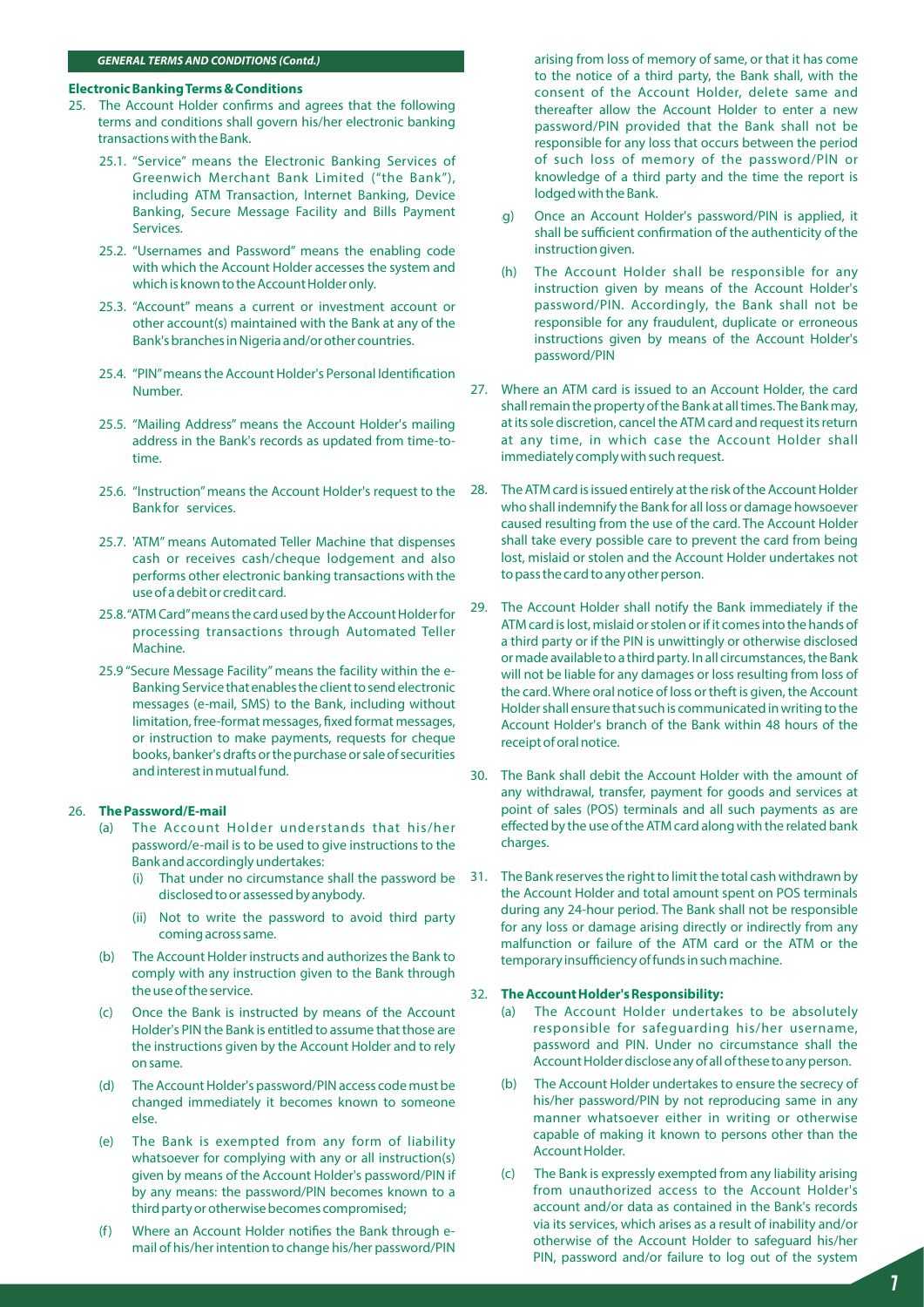#### **GENERAL TERMS AND CONDITIONS (Contd.)**

completely by allowing on screen display of his/her account information.

- (d) The Bank is further relieved of any liability as regards breach of duty of secrecy arising out of the Account Holder's inability/failure to scrupulously observe and implement the provisions of the above clauses.
- The Account Holder's access code and password must be changed immediately it becomes known to anyone else. The Account Holder is therefore under a duty to notify the Bank by contacting the Bank's customer care centre by telephone and in writing whenever his/her access code and/or password is suspected to be or has become known to another person.
- (f) The Account Holder shall be responsible for any fraud, loss and/or liability to the Bank or third party arising from usage of the Account Holder's access code, password and/or PIN by either a third party or through other unauthorised access. Accordingly, the Bank shall not be responsible for any fraud that arises from usage of the Account Holder's access code, password and/or PIN.
- (g) The Account Holder undertakes to ensure that his/her PIN is not one that can be easily guessed by anyone including but not limited to addresses, telephone numbers, anniversaries, birthdays, simple sequence numbers, etc.
- 33. Upon enrolling an Account Holder for the service, the Account Holder may be charged the applicable monthly fee and/or usage fee whether or not the Account Holder makes use of the service during the period in question.
- 34. Under no circumstances will the Bank be liable for any damages including without limitation, direct or indirect, special, incidental or consequential damages, losses or expenses arising in connection with this service or use thereof or inability to use by any party, or in connection with any failure of performance, error, omission, interruption, defect, delay in operation, transmission, computer virus or line or system failure, even if the Bank or its representatives thereof are advised of the possibility of such damage or losses.
- 35. The Account Holder acknowledges that the alert and other information sent to him/her or accessed by him/her contain confidential information and should such information be sent to a third party through no fault of Greenwich Merchant Bank Limited, the Bank shall not be held liable.
- 36. The Bank will not be liable for non-delivery or delayed delivery of alerts or emails, or for errors, losses or distortions in transmission of alerts and emails to the Account Holder. The Bank shall not be liable for non-receipt of alerts due to technical defects on the Account Holder's device or computer or any damage or loss incurred by the Account Holder as a result of causes not directly attributable to the Bank.
- 37. The Bank shall not be liable to the Account Holder, or to any third party for any drawing, transfer, remittance, disclosure, or any activity, or incidence on the Account Holder's account, whether authorized by the Account Holder or not, provided that such drawing, transfer, remittance, disclosure, or any activity or incidence was the Account Holder authorized or made possible by the fact of the knowledge and/or use or manipulation of the Account Holder's password or otherwise by the Account Holder's negligence. The Account Holder hereby acknowledges that his password shall be known only to him and kept secret at all times.
- 38. In the event of loss or theft of the device or compromise of the security of the email account, the Account Holder shall call the

Bank's hotline: +234 (1) 6370000, or send email to customercare@greenwichbankgroup.com and notify the Bank in writing within 24 hours of the loss/theft of device or computer and or email/password compromise.

39. The Bank in its absolute discretion and without prior notice can temporarily suspend any, or all of the services or terminate them completely.

#### **E-mail Indemnity**

The Account Holder hereby requests the Bank to act in accordance with any instructions, information or other communications furnished to the Bank, which reasonably appear to have been furnished by the Account Holder on his/her behalf by email. This applies whether they are transmitted directly from a computer/device owned by him/her or otherwise. This applies at any time, and in relation to any business or transactions, which he/she may have with the Bank, or in which the Bank may be acting on his/her behalf or in accordance with his/her instructions.

The Account Holder acknowledges receipt of the following warning:- The Bank cannot detect from inspection of e-mails whether the original document from text or other content of any email (or any document or other file attached to an email) was forged, unauthorized, wrongfully altered, misused or whether any of the transmission details included in a received email such as the sender's name, the sender's email address, the date or time of sending, server details or the route through which the email travelled are false.

Because of this, the Account Holder realises that the Bank cannot accept any liability for loss or damage to him/her resulting from failure to detect such matters in any document or email furnished or appearing to have been furnished by him/her. The Bank requires the following indemnity before agreeing to the Account Holder's request.

The Account Holder acknowledges the Bank's warning and indemnifies the Bank against any actions, damages, costs, claims, demands or losses arising from the Bank acting in accordance with any document or email which appears to have been furnished by the Account Holder or on his/her behalf. This Indemnity applies even if any such document or email was produced by or contains or has attached any forgery, lack of authority, wrongful alteration or other misuse of a document, text or file or any transmission details or information appearing on it are not genuine. This indemnity applies even if any such document or email was not in fact issued by the Account Holder or with his/her authority.

#### **Declaration**

I hereby authorise and grant consent to the Bank to carry out the necessary checks on me at the various bureaus and reference agencies and share my information with such agencies. The Bank is discharged from any form of liability or damages made against the Bank by virtue of my granting this consent.

#### **Authority To Open an Account**

I hereby apply to open an account with Greenwich Merchant Bank Limited. I understand that the information and the documents supplied herein are the basis for the account opening. I therefore attest that such information is correct.

I have read and understood all the Terms and Conditions governing the account and I agree to be bound by same.

> \_\_\_\_\_\_\_\_\_\_\_\_\_\_\_\_\_\_\_\_\_\_\_\_\_\_\_\_\_\_\_ Account Holder's Name

> \_\_\_\_\_\_\_\_\_\_\_\_\_\_\_\_\_\_\_\_\_\_\_\_\_\_\_\_\_\_\_ Account Holder's Signature and Date